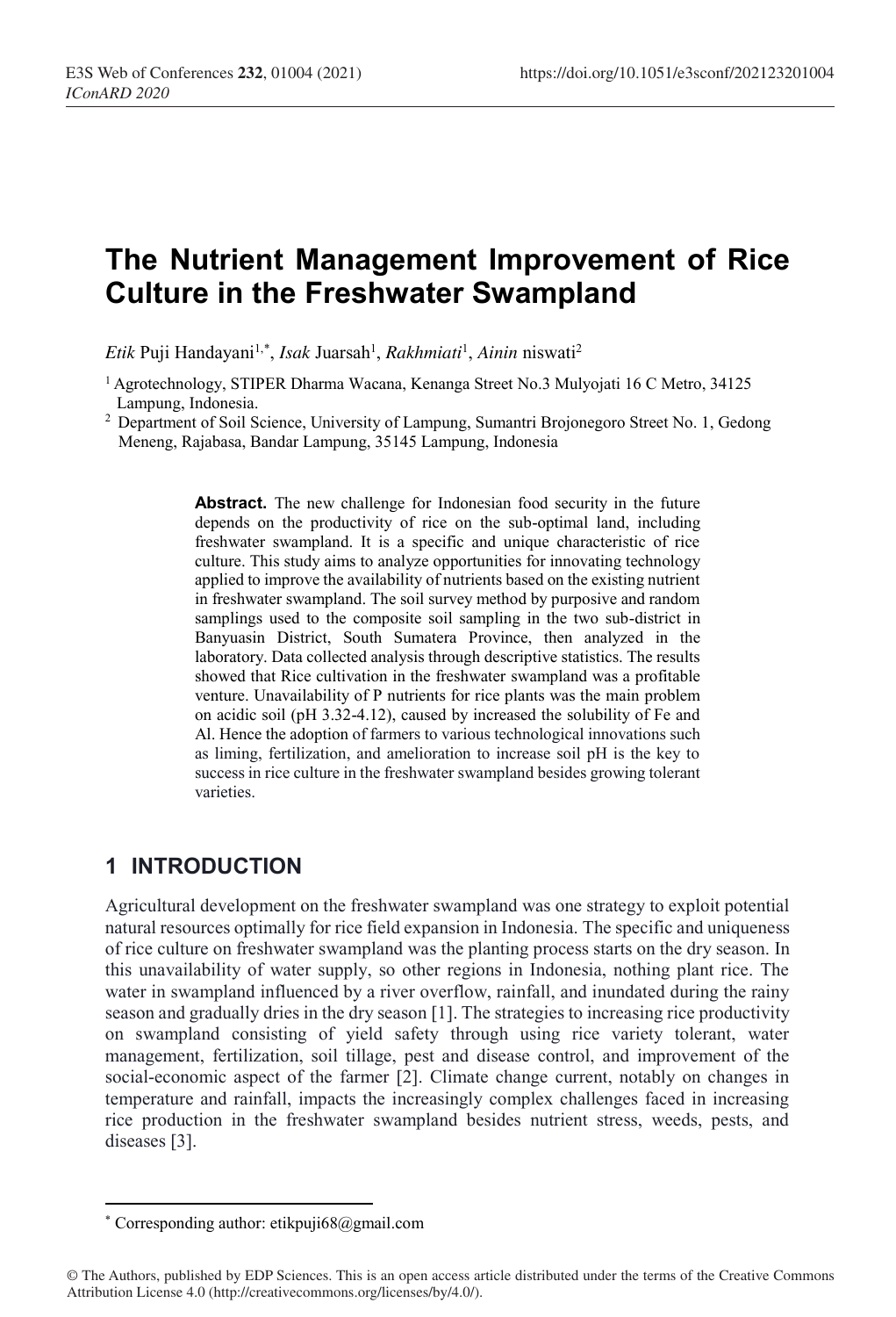Obtaining genotypes that can efficiently mine nutrient and adaptive could be enhancing and sustaining yields in low input agricultural systems. Before the green revolution, the farmers have been cultivating the type local called pegagan. This rice was tolerant of environmental stresses, pest resistance, and grain rice relatively hard [1]. The agromorphological traits could be used efficiently to characterize the rice cultivars [4]. The study of strain and variety yields on the swampy freshwater land has developed rapidly. B11586F-MR-11-2-2, having iron toxicity tolerance, resistance to rice tungro virus, and high milling recovery. Moreover, these lines have passed the Indonesian national variety release committee targeted for dissemination and adoption in the swampy areas. Various superior varieties such as Inpara 1-5 adaptive in swampland Aceh, have yield potential 5.88 - 6.62 t/ha in Merauke Regency [5] and is higher than the Mekongga variety [6]. In contrast to [7] that Inpara Variety 1, 2, 3, 4 are more suitable for acid sulfate soils, and Inpara 5 variety is more suitable for planting in the freshwater swamp land.

Recent improvements in breeding methods have increased rice production, but there is another main problem that caused lower rice production in the freshwater swampland. This research concentrates on nutritional deficiencies P and toxicity  $Al^{3+}$  and Fe<sup>3+</sup> in freshwater swampland as the crucial problems of rice culture.

Soil analysis was an approach that could determine nutrient status on assessing the level of soil fertility, which has the concept that the higher the plant's ability to absorb nutrients, the more top results obtained. Nutrient absorption is the ability of the plant relative to mine nutrients from the soil and turns it into a part of the plant. Therefore, database nutrient status plays a vital role in the maintenance of the availability of macronutrients for rice plants and the adverse effects of toxic compounds that arise due to inundation conditions and drought that cannot yet be predicted, depending on hydro topographic conditions, rainfall and local river water levels on swampland.

Although some research has been carried out to increase rice production, there have been few empirical investigations on improvement management nutrients in freshwater swampland. It is useful to decide the best choices of technological innovation rice cultivation. Managing swampland for rice culture is challenged by the multiple constraints of soil acidity e.g. low pH and cation exchange capacity, low nutrient concentration and retention (high leaching), small beneficial microbe population, activity and diversity, toxicity of Al, Mn or Fe, high P fixation, and low Mo micronutrients [8, 9]. Furthermore, micronutrient content such as Al, Fe, Mn, B, and S are in the high category. Aluminum dissolves in the soil solution to yield Al<sup>3+</sup>. In acidic soil conditions, Al is highly phytotoxic. It quickly affects root growth, ultimately causing a stunted root system and influencing the capability of a plant to uptake both nutrients and water [7, 10]. In contrast to the problem of high  $Na<sup>+</sup>$ , which caused damage to plant cells in tidal swamps and the appearance of pyrite in acid sulfate soils [11].

This study was conducted to analyze the opportunities for innovating technology applied to improve the availability of nutrients in rice culture based on the existing nutrient in freshwater swampland.

## **2 MATERIALS AND METHODS**

#### **2.1 The study area**

The study was conducted in the Rambutan and the Banyuasin I sub-districts, the Banyuasin District, South Sumatra Province, which located at 02°43'48"-03°09'00" South Latitude and 104°10'48" - 105°07'12" East Longitude.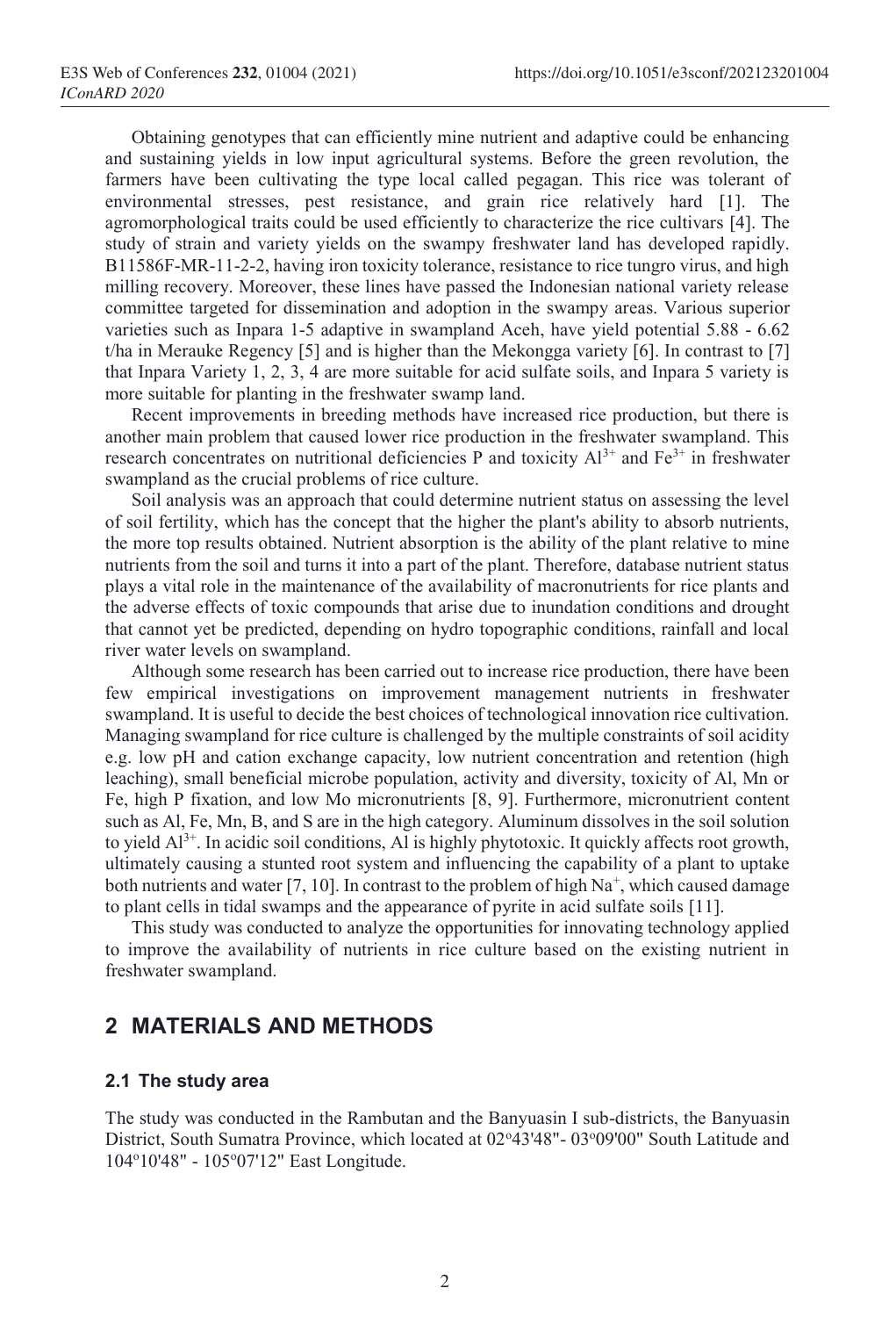

**Fig. 1.** The research location from Radar Image

#### **2.2 Field Survey and Data Accumulation**

Purposive and simple random samplings were used in the selection of the field study. Two sub-districts (the Rambutan and the Banyuasin I) that are a rice production freshwater swampland were selected purposively from seventeen sub-districts in Banyuasin District. Each sub-district have six survey locations freshwater swampland.

The composite soil sample is a soil sampling technique at 5 points taken at a depth of 0- 20 cm. The method used is simple random sampling. The soil samples should be taken in moist to wet conditions. The single soil sampling involves drilling the soil at a depth of 0-20 cm, stirred evenly in a plastic bucket, clean soil samples from plants, roots, and animals carried. As for the moist soil, the soil samples that are ready to be analyzed were taken by the syringe. The wet soil surface is pierced with a needle as deep as 5 cm and removed. Clean and flatten the surface of the syringe, pushed out, and cut into a soil sample of about 0.5 cm with a stainless spoon, then put in a test tube.

Primary data were collecting by interviews respondents from the Rambutan and the Banyuasin I sub-district which intensive cultivation rice in the freshwater swampland.. Data includes farmer's lifehood and rice cultivation production facilities. Primary data was supported by secondary data obtained from statistical data sources and Village Monographs.

#### **2.3 Data analysis**

The composite soil sample was carried out at the Soil and Agroclimate Research Center Laboratory, Bogor, Indonesia. Determination of the chemical properties include: (1) pH extracted by H2O and 1 M KCl measured with the pH electrode, (2) C-Organic, wet digestion in  $K_2Cr_2O_7$  with Walkley and Black method, (3) total-N content with Kjeldahl method. Soil analysis data were described as the current nutrient status of the freshwater swampland in Banyuasin with avarage and standard deviation calculating: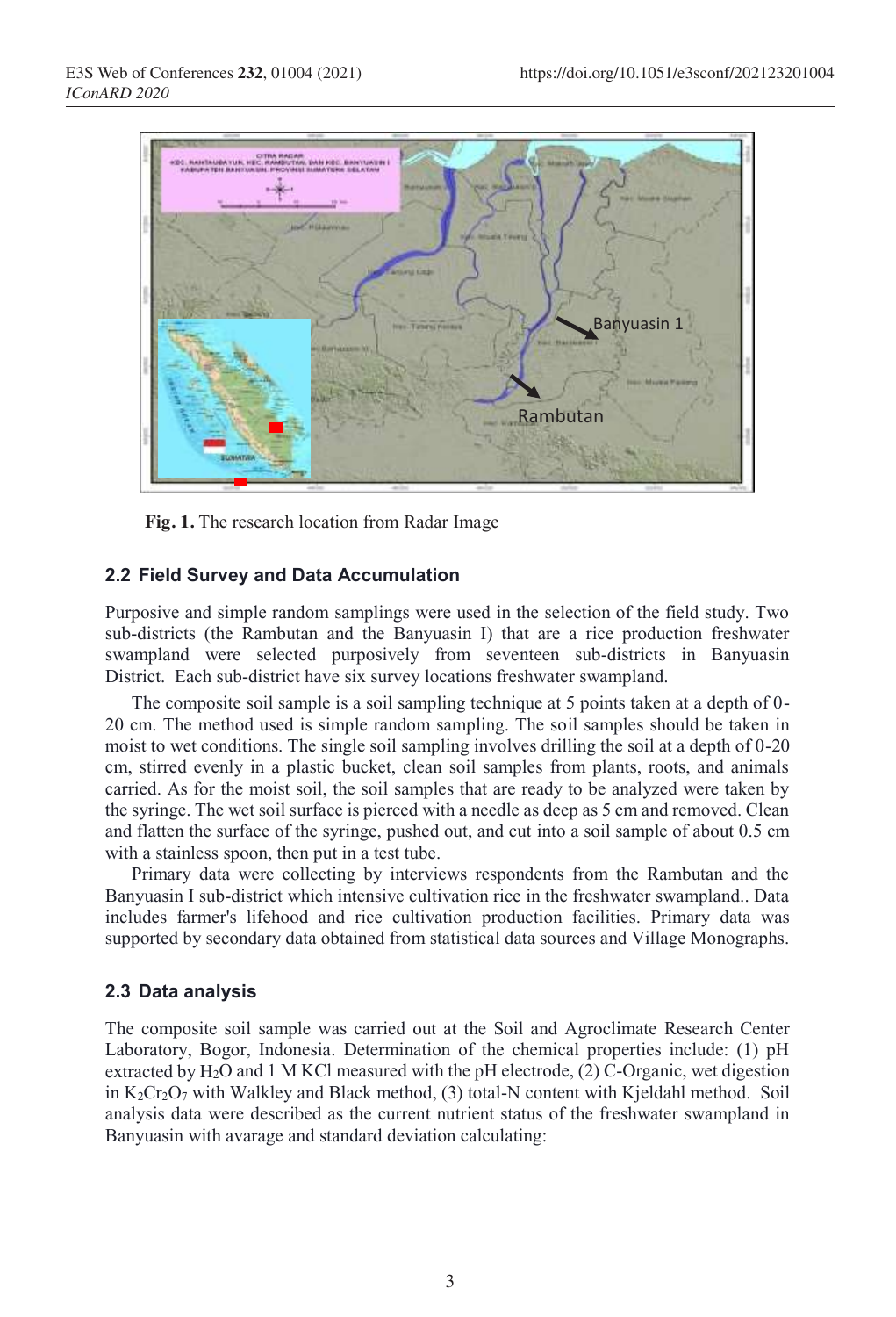$$
s = \sqrt{\frac{n \sum_{i=1}^{n} x_i^2 - (\sum_{i=1}^{n} x_i)^2}{n(n-1)}} \tag{1}
$$

 $(s = Standard deviation, xi = value x-i, x<sup>+</sup> = Mean, n = total sampled)$ 

## **3 Results and Discussion**

Rice culture in the freshwater swampland supports a sufficient stock of rice for Indonesia, especially in the dry season. The perspective of potential nutrient management will be discussed in this paper, specially content of organic matter and soil acidity which cop to increase rice production.

The results of soil analysis showed that the degree of acidity of the freshwater swampland in the Rambutan and the Banyuasin I sub-district categorized very high, classified as very acid soils. Soil pH analyzes extracted with H2O ranges from 3.42 to 4.12 and pH extracted by KCl from 3.28 to 3.75 (Table 1).

| <b>Location</b> | organic matter              |      |       | pH (1:5)         |      |
|-----------------|-----------------------------|------|-------|------------------|------|
|                 | $\mathbf C$                 | N    | C/N   | H <sub>2</sub> 0 | KCl  |
|                 | $\mathcal{G}_{\mathcal{O}}$ |      |       |                  |      |
| Rambutan 1      | 4.58                        | 0.24 | 19    | 3.73             | 3.45 |
| Rambutan 2      | 2.52                        | 0.09 | 26    | 4.04             | 3.75 |
| Rambutan 3      | 3.80                        | 0.23 | 17    | 3.61             | 3.32 |
| Rambutan 4      | 5.62                        | 0.08 | 27    | 3.68             | 3.37 |
| Rambutan 5      | 2.21                        | 0.41 | 14    | 3.83             | 3.55 |
| Rambutan 6      | 2.76                        | 0.12 | 22    | 3.81             | 3.44 |
| <b>STDev</b>    | 1.33                        | 0.13 | 5.12  | 0.15             | 0.15 |
| Avarage         | 3.58                        | 0.20 | 20.83 | 3.78             | 3.48 |
| Banyuasin1      | 8.42                        | 0.48 | 18    | 3.42             | 3.40 |
| Banyuasin 2     | 5.26                        | 0.27 | 19    | 3.51             | 3.28 |
| Banyuasin 3     | 3.20                        | 0.36 | 15    | 3.90             | 3.45 |
| Banyuasin 4     | 5.24                        | 0.14 | 23    | 4.12             | 3.49 |
| Banyuasin 5     | 2.31                        | 0.29 | 18    | 3.94             | 3.59 |
| Banyuasin 6     | 7.94                        | 0.31 | 25    | 3.55             | 3.38 |
| <b>STDev</b>    | 2.45                        | 0.11 | 3.67  | 0.28             | 0.11 |
| Avarage         | 5.40                        | 0.31 | 19.67 | 3.74             | 3.43 |

Table 1. Soil analysis of The content of organic matter and soil acidity status

The freshwater swampland as well as swampy tidal, and peatland have high acidity. Because of the freshwater swampland was classified as peatymineral, accordingly it has a higher pH value (Table 1). The results of the research by [12] showed the chemical characteristic of peatsoil was pH H<sub>2</sub>O 2.9 - 3.9, pH KCl 2.23 - 3.07. Water content per unit dry weight depends on peatland maturity (fibric: 540 - 1187%, hemic: 268 - 480% and sapric: 106 - 242%), ash content per unit dry weight varied from 1.8 - 5.9%, and C-organic content 53.4 - 57.6%.

The problem of acidity in these soils was affects the production of rice, but the causes of low crop production in the two soils are different. The main problem in freshwater swampland was deficiency P and mineral toxicity, whereas in peatland is high organic acids. Therefore, nutrient management in the two soils classified as acid soils must be different.

Previous studies have shown that the soil which strongly acid under the anaerobic condition would increase exchangeable Al and Fe, futhur reducing P availability. It can be in the case of rice production in swampland generally low, only  $1\n-2$  t.ha<sup>-1</sup> [7, 10]. Freshwater swampland in Poso District contains a very high total Fe, i.e., 1.16 - 2.26% [13]. As a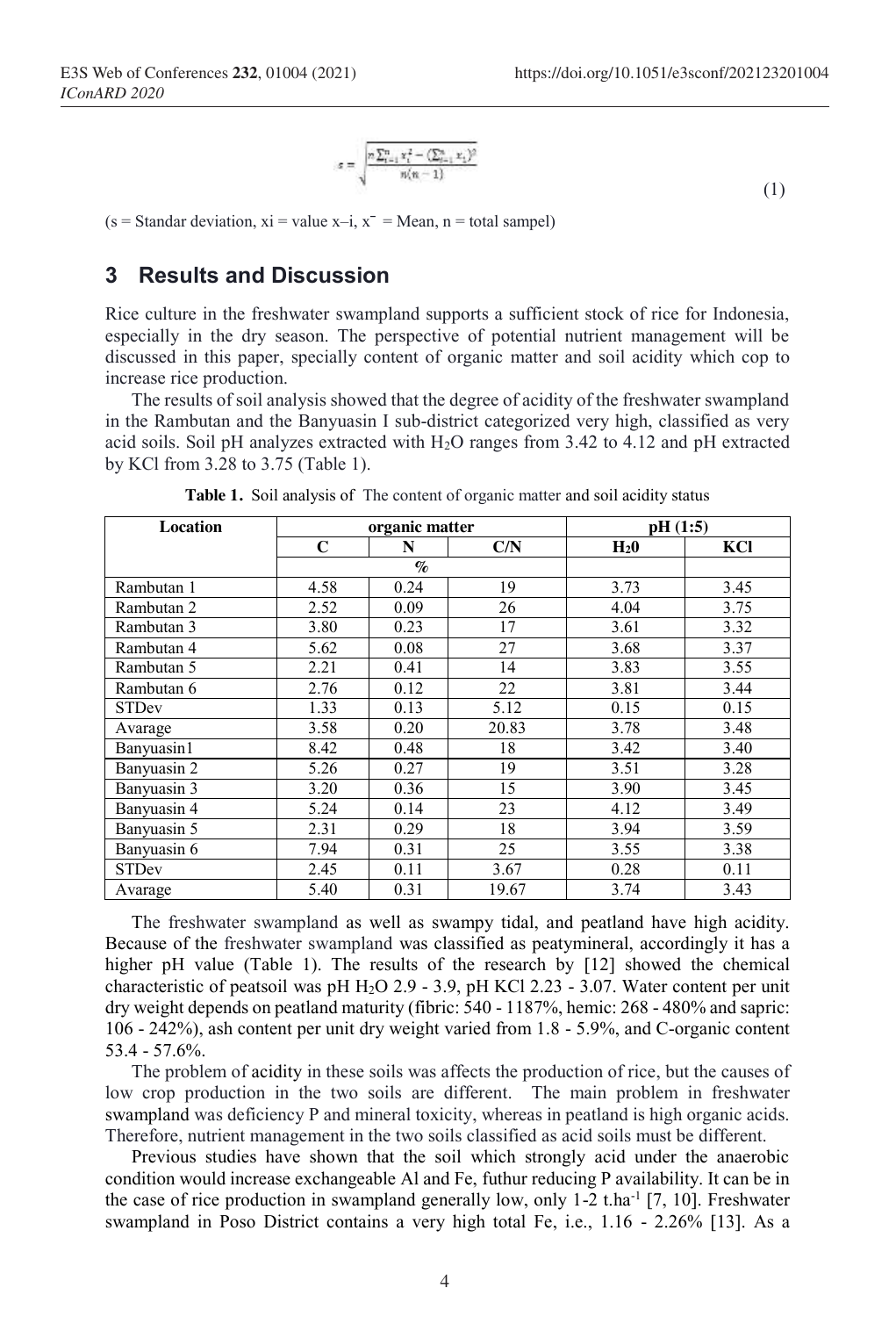consequence of this, it may cause nutrient imbalance through its antagonistic impact on the fixation of nutrients, including K, P, Mn, and Zn. While the runoff or the rainfall abundant, occurred reduction conditions. In this condition,  $Fe^{3+}$  was reduced and caused increased  $Fe^{2+}$ solubility, which toxic for the plant [14]. It made a stunted root system and obstruct the capability of absorption nutrients and water [15]. Thus, Fe poisoning is the main problem in increasing rice production in the swampy freshwater land and causing low rice productivity.

The finding of this study has a number of important implications for future fertilizer practice, such as dosage and method application of fertilizer. Low estimates of average availability P was 11.03 Mg.kg<sup>-1</sup> can be caused by the high acidity of the soil, the solubility of  $Al^{3+}$  as being a source of soil acidity beside  $H^+$ ,  $Al^{3+}$  can also cause P nutrient unavailability due to the formation of Al-P bonds. The low availability of P in this the swampland is associated with low soil pH and high solubility of Fe. [10] explained that the increase in Fe solubility control in very acid soils needs to overcome the formation of Fe-P or Occlude-P bonds so that the availability of P for rice plants increases.

Another problem with P-total and P-available was varying considerably standard deviation. The average P-total in the Rambutan sub-district was 23.2 mg.100 g-1 with standard deviation 21.52, while in Banyuasin I sub-districts was  $29.17 \text{ mg}.100g^{-1}$  with standard deviation 25.75. Compared with P-available in Rambutan sub-district was 11,03 Mg.kg<sup>-1</sup> with standard deviation 9.13, while in Banyuasin I sub-districts was 25.29 Mg.kg<sup>-1</sup> with standard deviation 26.9. Although there is an inconsistency with standard deviation value, the information on standard deviation K and P in the Banyuasin I sub-district bigger than the Rambutan would help the farmer to establish a higher degree of accuracy of the availability K and P depends on the location of the swampland.

The efforts to increase soil pH in swampland are important because the maximum solubility of phosphate ions from fertilizers or in native soils was at pH 5.0, even 6.0 - 6.5 [16]. In general, liming can increase soil pH, reduce soil acidity and Al toxicity [8], improve soil fertility, soil pH, cation exchange capacity, swapped Ca, Mg, P and K are available, due to lower aluminum content [16], improve the soil biological properties [17]. Recent research findings strongly indicate that effect biochar is with its liming effect, water and nutrient retention capability, highly recalcitrant nature, and carbon sequestration capacity could be a potential solution for improving acid soil productivity [9].

On the other hand, the content of the elements Al and Fe can be reduced through improved drainage. However, it is difficult for farmers because the topography of the swamp is in a low basin condition so that it is challenging to be able to dispose of water during the rainy season, even it can cause water shortages in the dry season due to high soil porosity.

The productivity of rice in the swamp area is closely related to the ability of the rice plant to absorb nutrients. One of the factors that determine the ability of plants to absorb nutrients is the level of nutrient availability, among others, influenced by the level of soil acidity. The availability of nutrients in the soil to encourage an increase in absorb of nutrients by the plants. Because of the research location has a very high acidity level with a pH value of 3.42 - 4.12, the unavailability of nutrients in the soil can result in nutrient uptake by troubled plants, so that symptoms of nutrient deficiency, especially P. Therefore, rice culture in the freshwater swampland is necessary for rice plants that are efficient in utilizing the nutrient. Nutrient absorption is the ability of the plant relative to mine nutrients from the soil and turns it into a part of the plant. The higher the plant's ability to absorb nutrients, the higher the results obtained.

The availability of P nutrients in the swampland was a problem. It is necessary to apply various technological innovations. The addition of lime combined with organic fertilizer or other ameliorant is a technological innovation to increase rice yields in the swampy freshwater land. [18] compost application in swampy soils increases levels of organic Fe and P available in the soil. The levels of organic Fe and P available in the soil in water